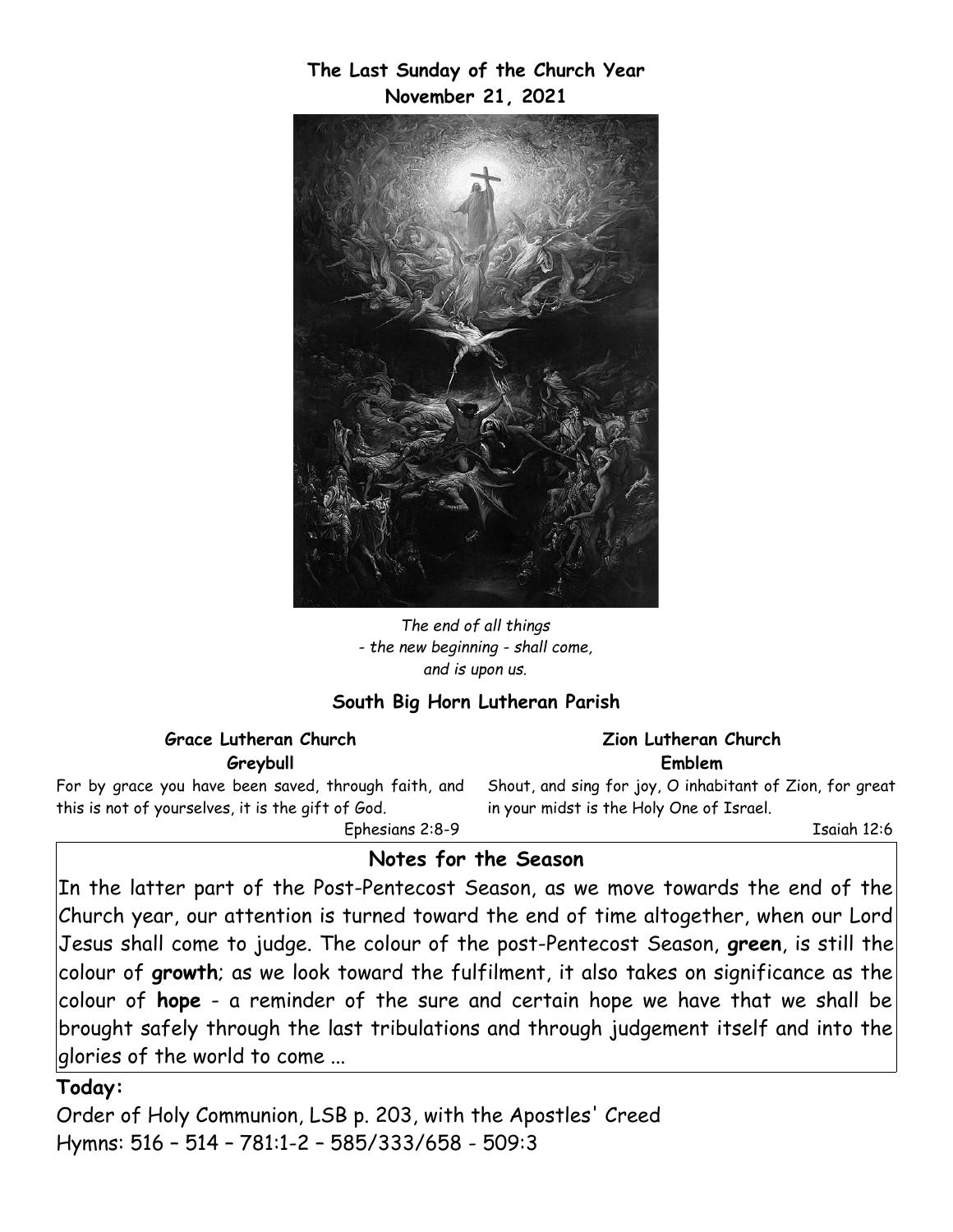# **About Holy Communion**

In the Sacrament we are made one with the risen Christ, and with each other. According to Holy Scripture, oneness in faith and confession is a precondition for such unity. As such, only Christians who share our faith and confession, and who therefore belong to congregations in the fellowship of the Lutheran Church-Missouri Synod, will commune in our church. **Visitors wishing to receive the sacrament** - please speak with Pastor prior to the service. We ask that our guests be respectful of our faith. **We sincerely welcome our visitors**; we assure you that we uphold this practice *also* out of concern for *your* spiritual welfare, and that our Pastor would love to study Scripture with you and help you embrace the full counsel of God, so that we can celebrate the Sacrament in a manner pleasing to God and beneficial for us all.

# **Just so we do not forget:**

*Thy Kingdom come. What does this mean?*

The Kingdom of God certainly comes by itself without our prayer, but we pray in this petition that it may come to us also.

# *How does God's Kingdom come?*

God's Kingdom comes when our heavenly Father gives us His Holy Spirit, so that by His grace we believe His holy Word and lead godly lives here in time and there in eternity.

*Of the Small Catechism*

**This is our faith** *– from the Confessions of our Church*

For now we are only half pure and holy. So the Holy Spirit always has some reason to continue His work in us through the Word. He must daily administer forgiveness until we reach the life to come. At that time there will be no more forgiveness, but only perfectly pure and holy people. We will be full of godliness and righteousness, removed and free from sin, death, and all evil, in a new, immortal, and glorified body*.*

 *Of the Large Catechism*

**Thanksgiving Dinner** at Grace Tuesday at 6 pm. A free will offering will be taken.

**Thanksgiving Worship** at Grace Tuesday at 7 pm.

**Thanksgiving Worship** at Zion Thursday at 10:30 am.

**Christmas Decorating at Grace** Sunday, November 28, after worship and Bible Study.

**Services of penitence and prayer** Friday nights at 7 pm. in response to the Wuhan Virus and other threats to the peace and freedom of the Church of Christ and to the well-being of the country and community.

**Advent Dinners at Grace** Wednesdays, December 1, 8, and 15, 6 pm., sponsored by Thrivent. Free will offerings will be taken for our Youth Account.

December 1: Mongolian

December 8: Spaghetti and meat sauce

December 15: Pork Loin and mashed potatoes